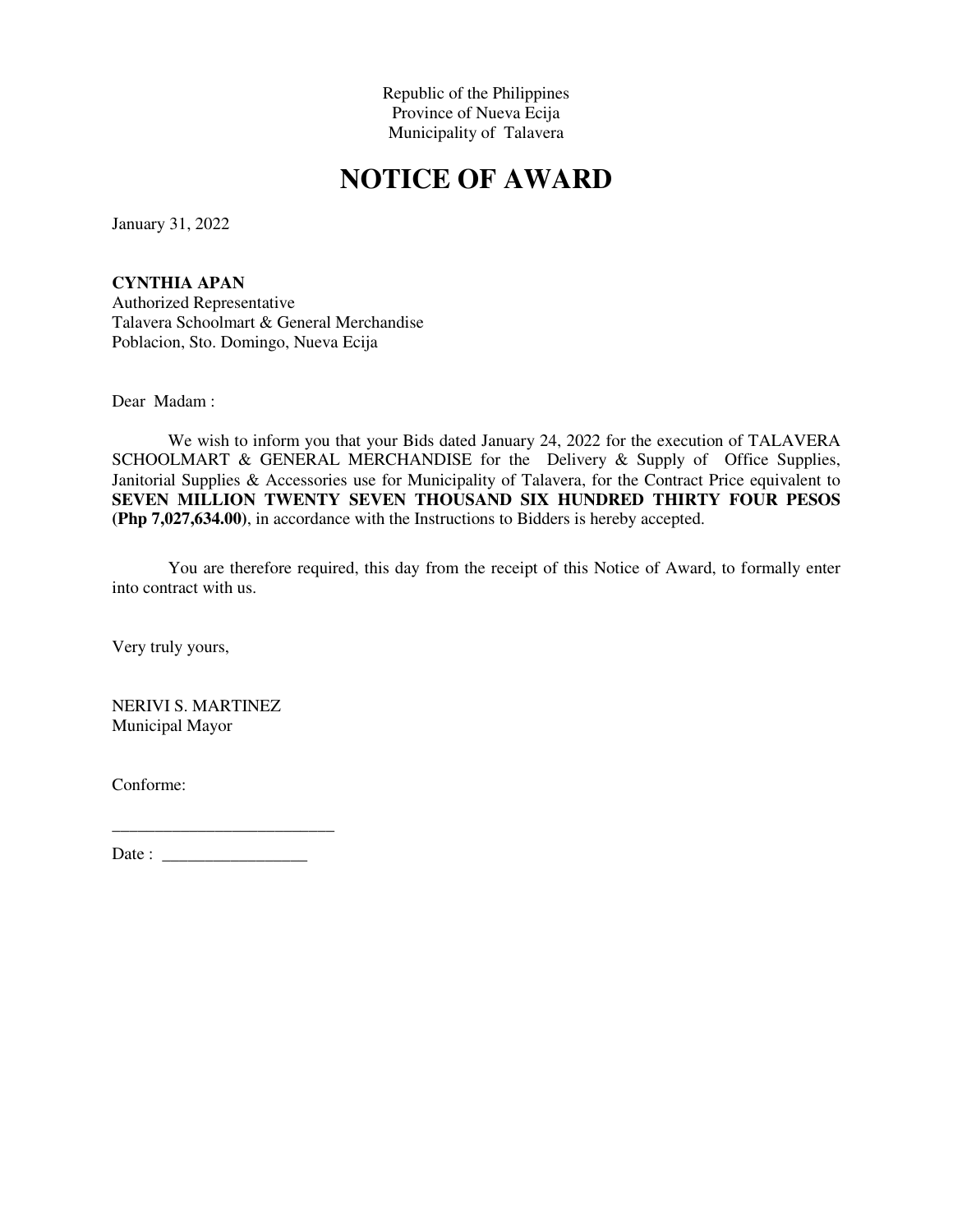# **NOTICE OF AWARD**

January 31, 2022

**CYNTHIA APAN**  Authorized Representative Talavera Schoolmart & General Merchandise Poblacion, Sto. Domingo, Nueva Ecija

Dear Madam :

We wish to inform you that your Bids dated January 24, 2022 for the execution of TALAVERA SCHOOLMART & GENERAL MERCHANDISE for the Delivery & Supply of Office Equipment, Furniture & Fixtures & ICT Equipment use for Municipality of Talavera, for the Contract Price equivalent to **ONE MILLION SEVEN HUNDRED THIRTY SEVEN THOUSAND ONE HUNDRED FIFTY PESOS (Php 1,737,150.00)**, in accordance with the Instructions to Bidders is hereby accepted.

You are therefore required, this day from the receipt of this Notice of Award, to formally enter into contract with us.

Very truly yours,

NERIVI S. MARTINEZ Municipal Mayor

Conforme:

Date : \_\_\_\_\_\_\_\_\_\_\_\_\_\_\_\_\_

 $\_$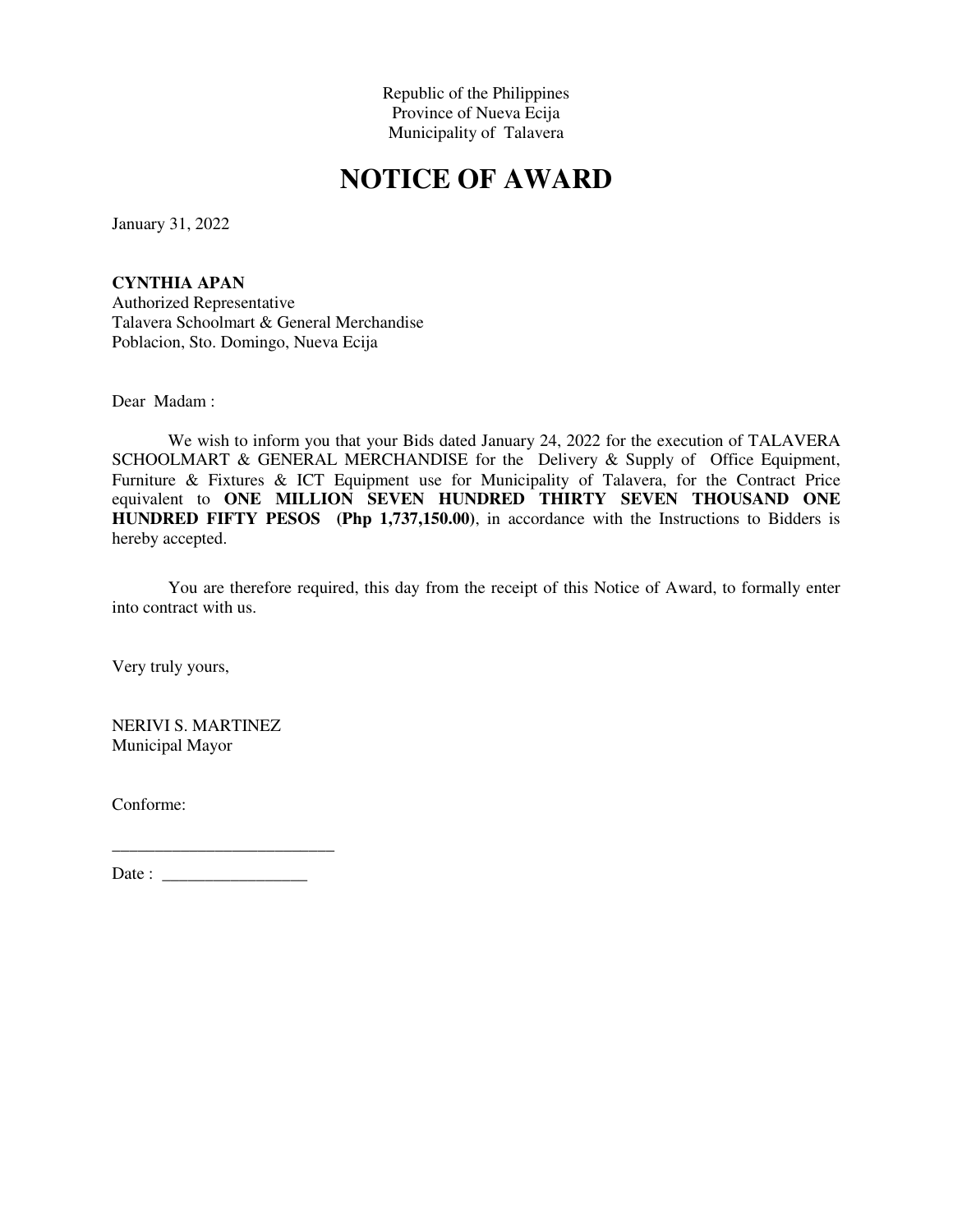# **NOTICE OF AWARD**

January 31, 2022

#### **JENNY ROSE PINEDA**

Owner/Proprietor Double J Catering Services San Pascual, Talavera, Nueva Ecija

Dear Madam :

We wish to inform you that your Bids dated January 24, 2022 for the execution of DOUBLE J CATERING SERVICES for the Delivery & Supply of Meals & Snacks use for Municipality of Talavera, for the Contract Price equivalent to **ONE MILLION ONE HUNDRED EIGHTY TWO THOUSAND SIX HUNDRED PESOS (Php 1,182,600.00)**, in accordance with the Instructions to Bidders is hereby accepted.

You are therefore required, this day from the receipt of this Notice of Award, to formally enter into contract with us.

Very truly yours,

NERIVI S. MARTINEZ Municipal Mayor

Conforme: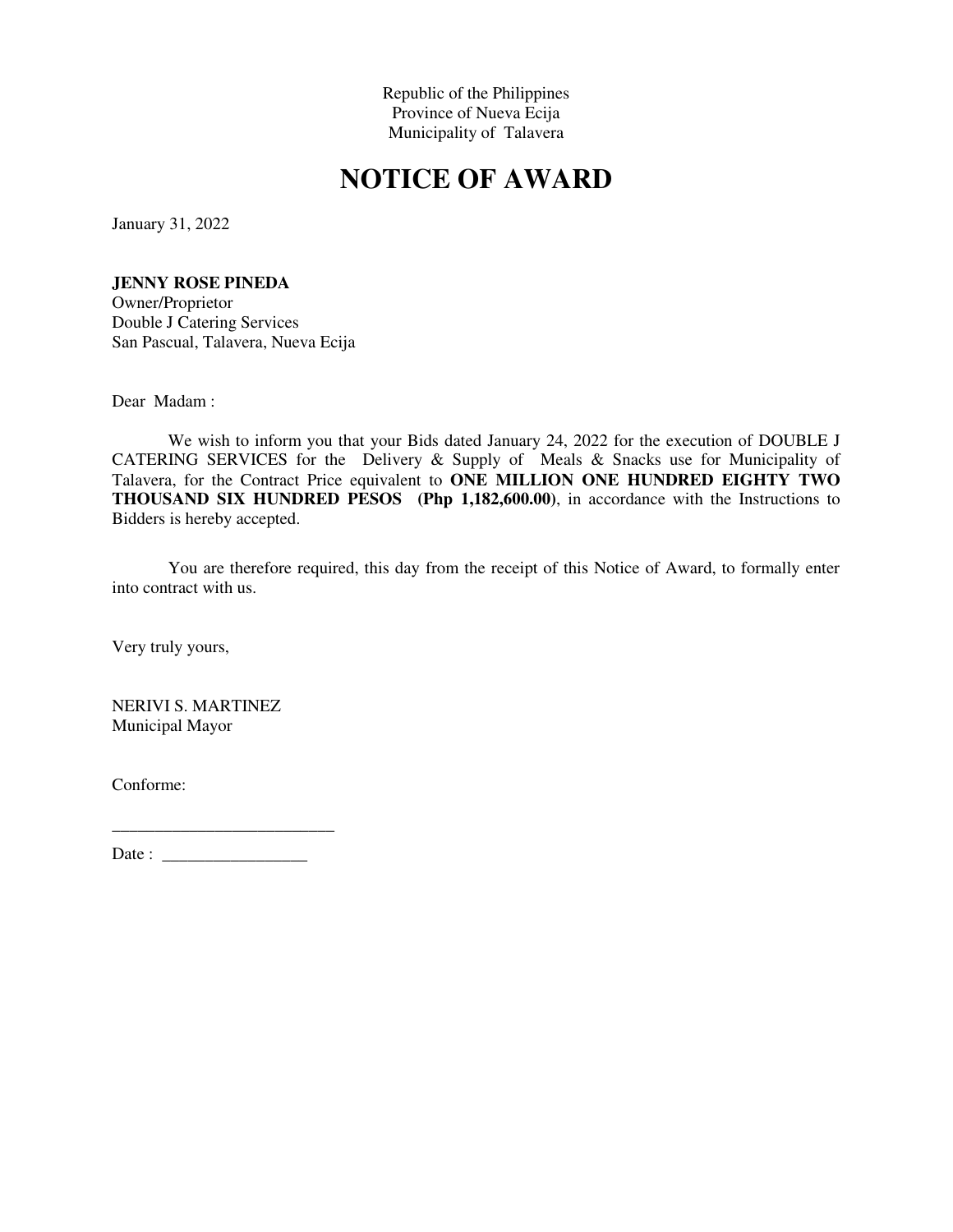# **NOTICE OF AWARD**

January 31, 2022

#### **RODOLFO A. MENANCIO**

Owner/Proprietor Med-Lines Pharmaceutical Products Cabanatuan City, Nueva Ecija

Dear Sir :

We wish to inform you that your Bids dated January 24, 2022 for the execution of MED-LINES PHARMACEUTICAL PRODUCTS for the Delivery & Supply of Purchase of Drugs & Medicines, Medical and Dental Supplies & Medical Equipment use for Municipality of Talavera, for the Contract Price equivalent to **EIGHT MILLION TWO HUNDRED THIRTY EIGHT THOUSAND TWO HUNDRED FOURTEEN PESOS & 41/100 (Php 8,238,214.41)**, in accordance with the Instructions to Bidders is hereby accepted.

You are therefore required, this day from the receipt of this Notice of Award, to formally enter into contract with us.

Very truly yours,

NERIVI S. MARTINEZ Municipal Mayor

Conforme:

Date : \_\_\_\_\_\_\_\_\_\_\_\_\_\_\_\_\_

 $\_$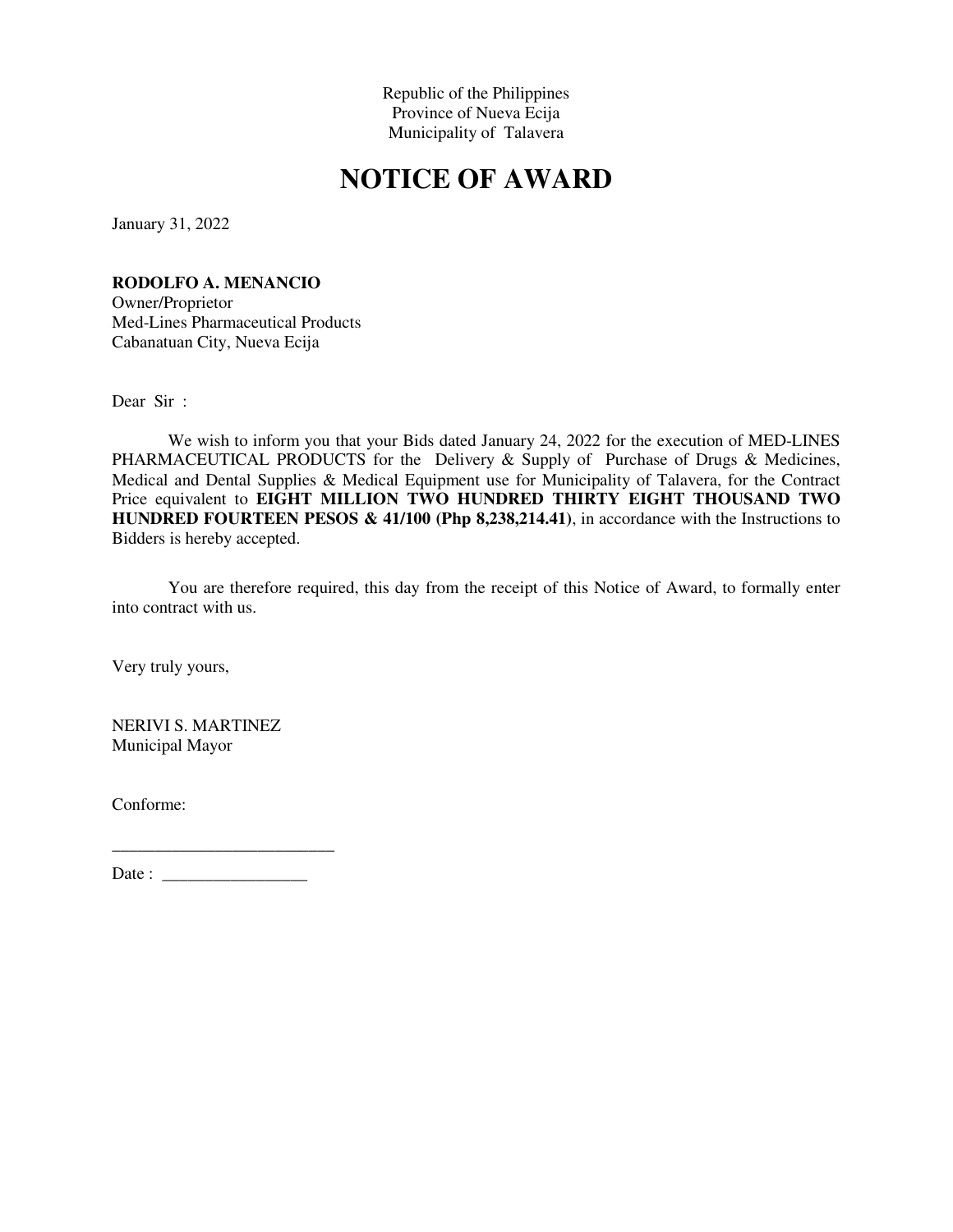# **NOTICE OF AWARD**

January 31, 2022

**ALONA N. GARCIA** 

Owner/Proprietor Sofia Plus Trading Sta. Rosa, Nueva Ecija

Dear Madam :

We wish to inform you that your Bids dated January 24, 2022 for the execution of SOFIA PLUS TRADING for the Delivery & Supply of Food Ingredients & Supplies for Nutrition Program of Municipal Nutrition Office use for Municipality of Talavera, for the Contract Price equivalent to **SEVEN**<br> **HUNDRED** FIFTY NINE THOUSAND THREE HUNDRED THIRTEEN PESOS THOUSAND THREE HUNDRED THIRTEEN PESOS **(Php 759,313.00)**, in accordance with the Instructions to Bidders is hereby accepted.

You are therefore required, this day from the receipt of this Notice of Award, to formally enter into contract with us.

Very truly yours,

NERIVI S. MARTINEZ Municipal Mayor

Conforme: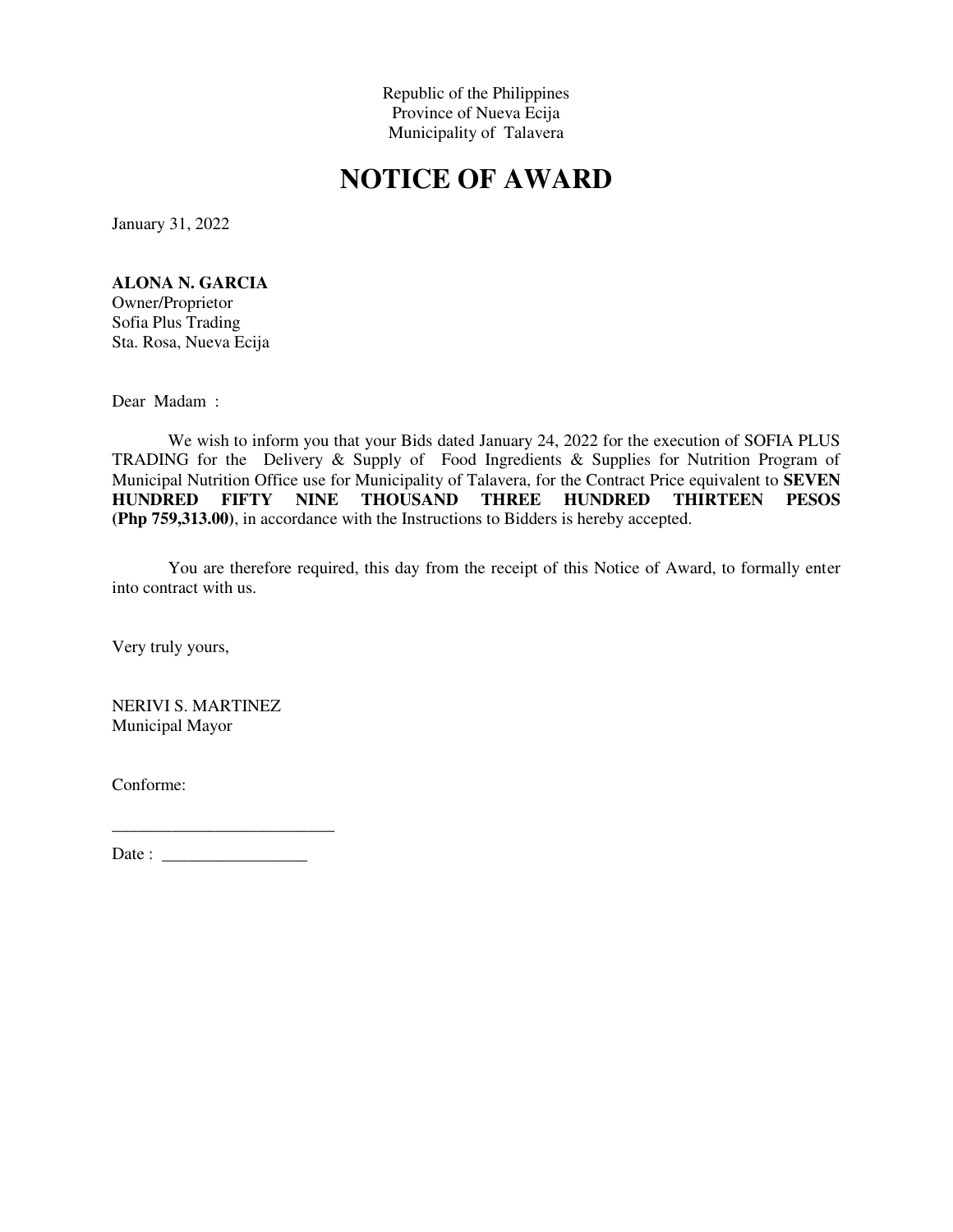# **NOTICE OF AWARD**

January 31, 2022

#### **ENRIQUETA M. ROSETE**

Owner/Proprietor Lord Elgyn Merchandising Campus, Talavera, Nueva Ecija

Dear Madam :

We wish to inform you that your Bids dated January 24, 2022 for the execution of LORD ELGYN MERCHANDISING for the Delivery & Supply of Agricultural & Poultry Supplies & Veterinary Supplies, Livestock & Farm Machinery use for Municipality of Talavera, for the Contract Price equivalent to **SEVEN MILLION EIGHT HUNDRED SEVENTY FIVE THOUSAND SEVEN HUNDRED FIFTY PESOS (Php 7,875,750.00)**, in accordance with the Instructions to Bidders is hereby accepted.

You are therefore required, this day from the receipt of this Notice of Award, to formally enter into contract with us.

Very truly yours,

NERIVI S. MARTINEZ Municipal Mayor

Conforme:

Date : \_\_\_\_\_\_\_\_\_\_\_\_\_\_\_\_\_

 $\_$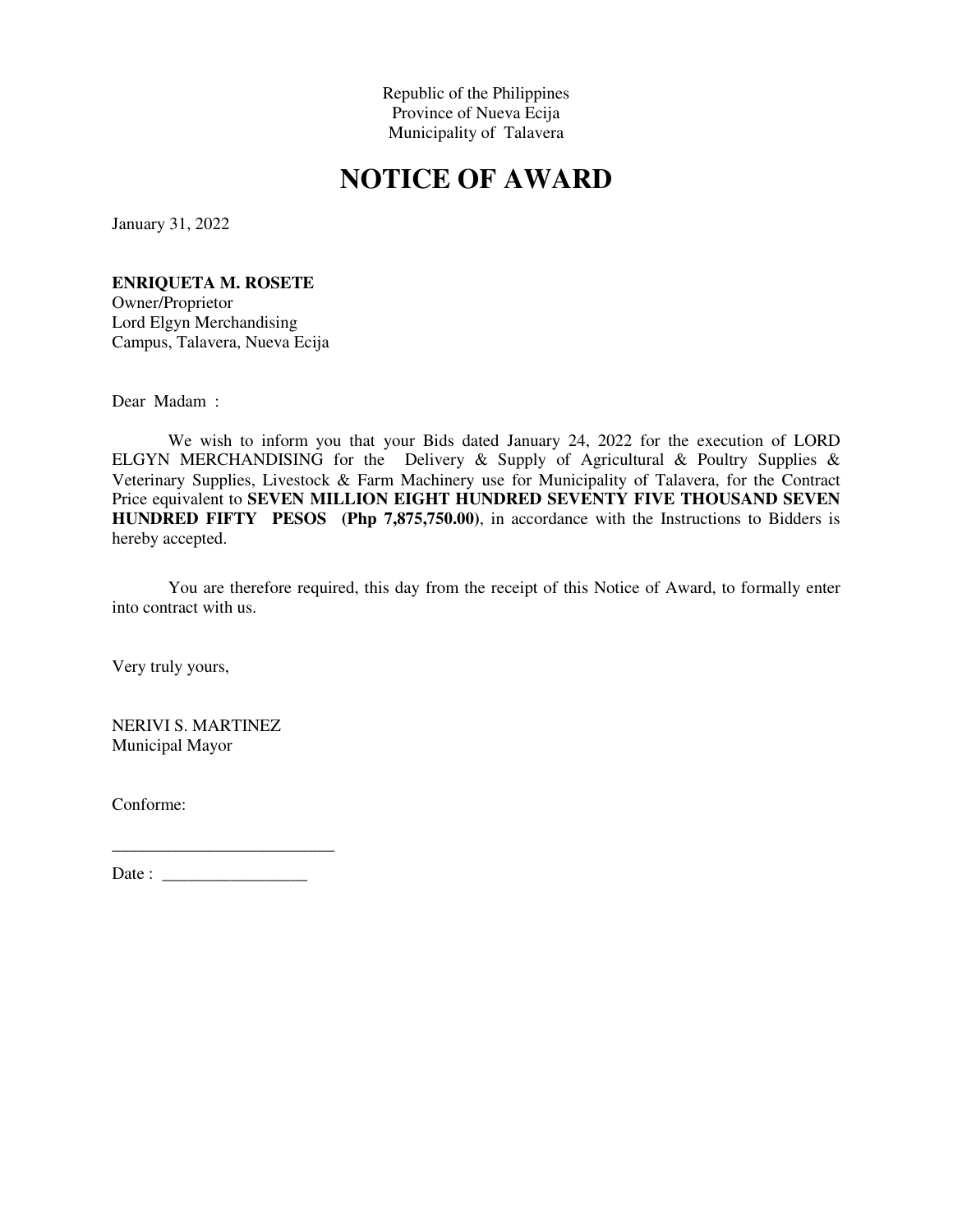# **NOTICE OF AWARD**

January 31, 2022

MANUEL M AQUINO JR. Authorized Representative Royce Motor Center, Inc. Cabanatuan City, Nueva Ecija

Dear Sir :

We wish to inform you that your Bids dated January 24, 2022 for the execution of ROYCE MOTOR CENTER INC. for the Delivery & Supply of One (1) Unit Ambulance use for Municipality of Talavera, for the Contract Price equivalent to **TWO MILLION FOUR HUNDRED NINETY EIGHT THOUSAND PESOS (Php 2,498,000.00)**, in accordance with the Instructions to Bidders is hereby accepted.

You are therefore required, this day from the receipt of this Notice of Award, to formally enter into contract with us.

Very truly yours,

NERIVI S. MARTINEZ Municipal Mayor

Conforme: